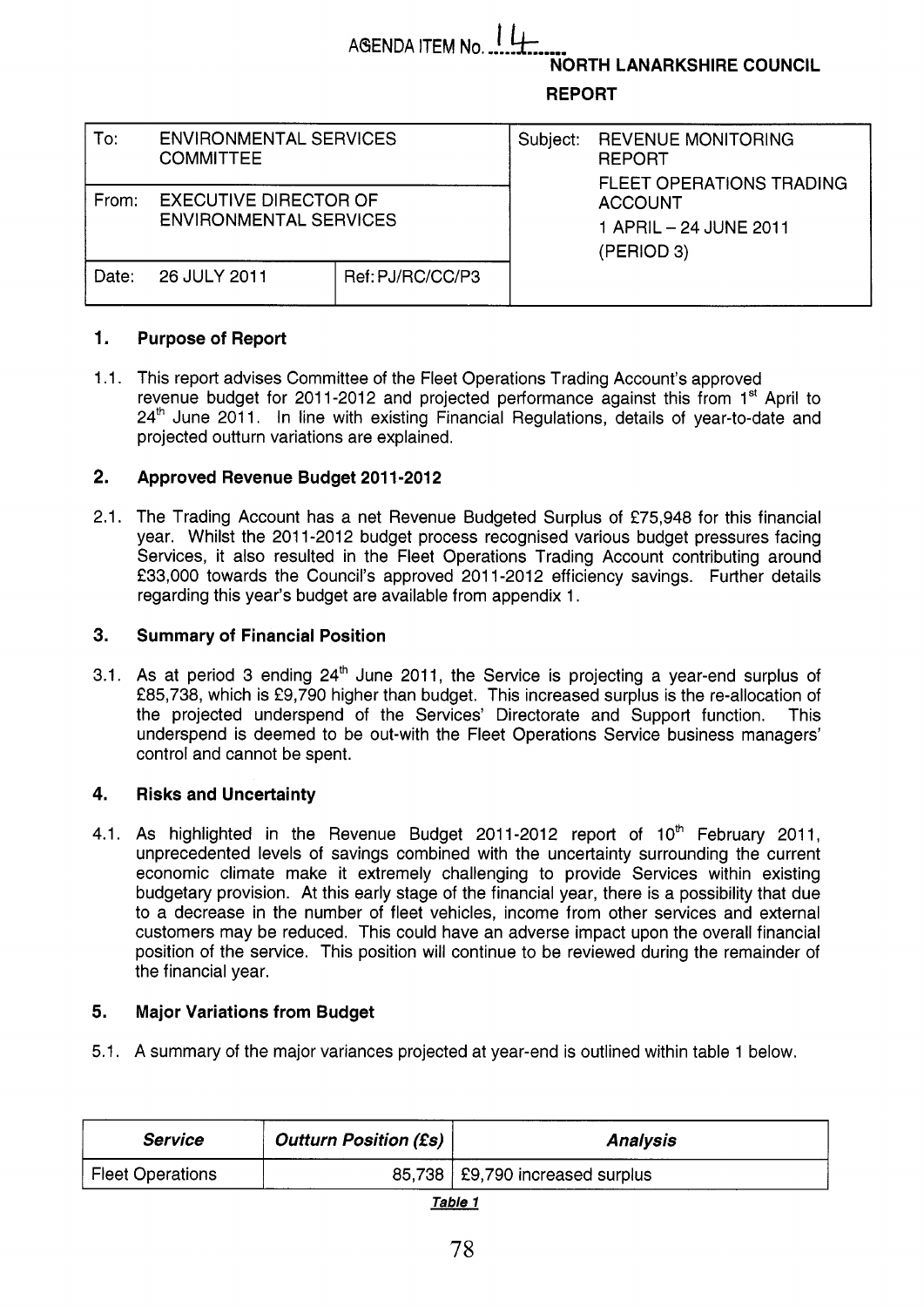- 5.2. The key points to note regarding the projected outturn position include:
	- 5.2.1. Materials, tyres, fuel and additional work are forecast to be overspent by €657,000. Hires are forecast to be underspent by €54,000. This expenditure is incurred on behalf of other services.
	- 5.2.2. These increased costs are recoverable from customers and contribute towards an over recovery in income of €394,000. Services are notified on a regular basis of their charges in order that they can take full recognition of the implications of their decisions with regards to the use of Fleet Operations.
	- The Fleet Operations Trading Account incorporates a staff turnover requirement of €128,000, equivalent to 4.08 FTE. As at period 3, there are currently 11 .OO FTE vacancies within the Service, with an associated gross saving of €269,000. Nine of these posts have been identified as future workforce deployment savings in 2012/13. In addition there are other employees leaving the service in the near future which is contributing €50,000 towards the variance. The result is a net projected employee underspend of £210,000. 5.2.3.
- 5.3. A budget increase of €400,000 to assist with the fuel price increase was provided to client departments through the budget setting process 201 1/12. A budget virement is reflected in the period 3 fleet accounts to recognise this, pending approval by Committee.

# **6. Management Actions**

- 6.1. Management are continuing to monitor vacancy levels and assess the necessity for new appointments. Sickness absence levels are also being monitored in accordance with the Council's policy.
- 6.2. Management action is also being taken to ensure spend remains within budget, through maximising income and minimising non essential expenditure.

# **7. Financial Concurrence**

7.1. Prepared in accordance with the Scheme of Financial Delegation, the financial information contained within this report has been agreed with the Head of Financial Services.

# **8. Recommendations**

- 8.1. Members are asked to note the Service's approved 2011-2012 budget and projected performance against this as at  $24<sup>th</sup>$  June  $2011$ .
- 8.2. Members are asked to approve the above virement noted in 5.3.

Paul Jutes

# **PAUL JUKES EXECUTIVE DIRECTOR OF ENVIRONMENTAL SERVICE**

Local Government Access to Information Act: for further information about this report, please contact Robert Colquhoun, Business Service Manager, Finance & Technology Solutions 01 236 632444.